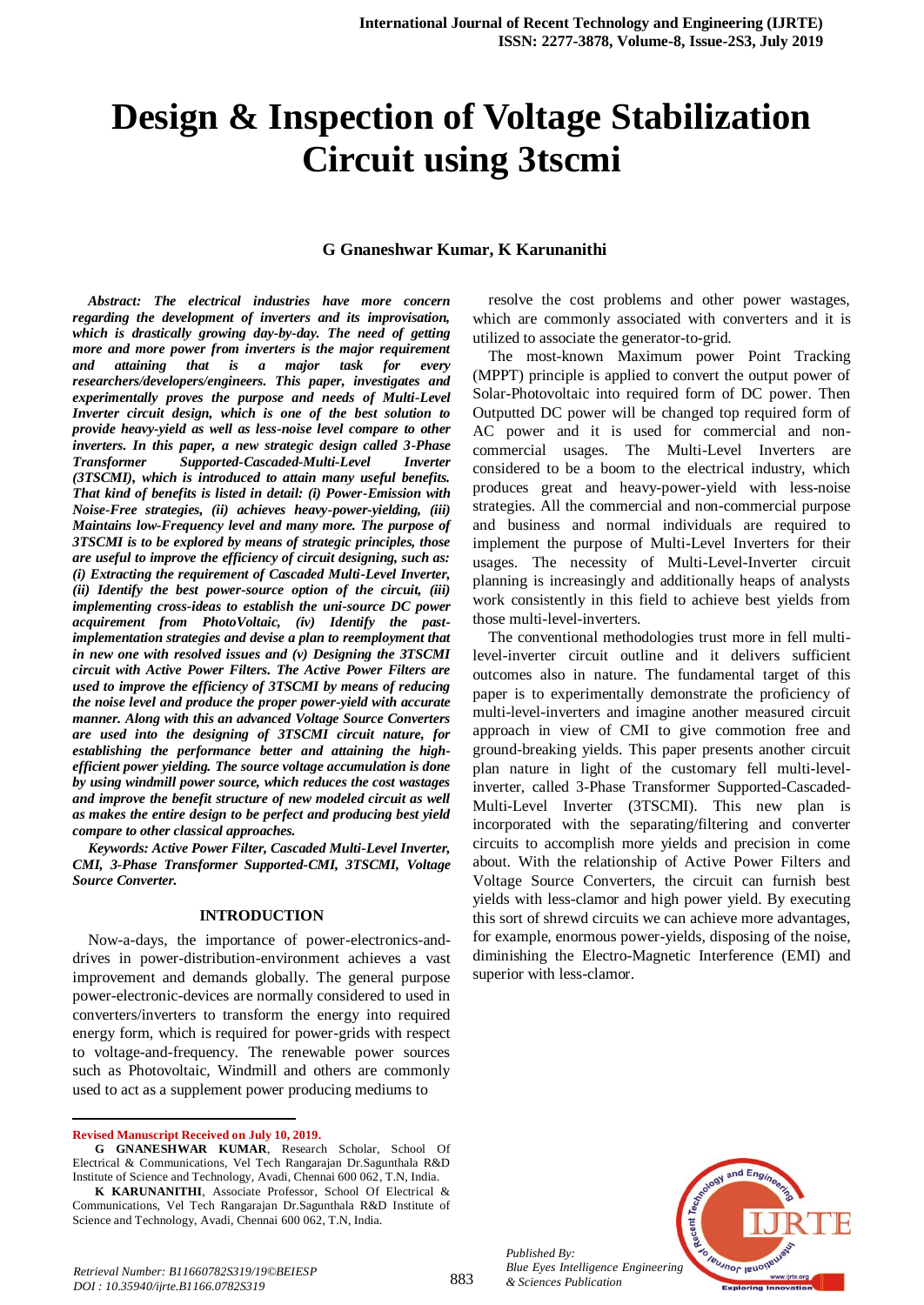

**Fig.1. Circuit Model of Conventional CMI**

The power-source is again thought about finished this approach, in customary methodologies bunches of energy sources are considered into account, however all are battled with specific cases, such sort of energy sources are batteries, fuel-products and some more. This situation drives the circuit to move with inexhaustible power sources, which are the most intense and appealing medium to outline the circuit in cost-productive and ground-breaking way. Other than in the transmission lines, high-control electronic frameworks are expected to guarantee the power dispersion and the vitality quality. Along these lines, control electronic inverters have the duty to do these undertakings with high proficiency.

## **CONVENTIONAL MULTI-LEVEL INVERTER CIRCUIT PLAN– A SUMMARY**

In electrical industry there is dependably a colossal rivalry raises between-the utilization and necessities of customary converter topologies, for example, (i) Heavy-Voltage customary Current Converter topology (HV) Semi-Conductors and (b) Medium Voltage (MV) modularized Converter Topology gadgets/contraptions. The accompanying figure shows the situation all the more plainly, for example, gadgets are serially master-minded with inverter and also which exhibits the customary converter and output waveform [4][5]. The Traditional Inverter Circuit configuration consists a few focal points, some of them are recorded beneath: (i) the conventional inverter circuit utilizes standard Pulse width Modulation (SPWM) procedure, (ii) Usage and amount of intensity circuit-parts are less contrast and other distinctive level circuit designs, (iii) Includes the repetitive levels by applying more serial gadgets than the real-needs, with the goal that the circuit can work even one getting fizzled and (iv) enhancing the circuit-unwavering quality. There are a few bad marks related with the conventional inverters, some of them are recorded underneath: (i) the entire-DC-voltage appears on each-switch, even it if in off-position, that will higher than the voltage of every gadget/contraptions, (ii) current-spillage, (iii) the gadgets won't share the voltage amid changing because of varieties in exchanging-speed, (iv) Numerous entryways/drives are required [7], (v) two level outcomes produce tremendous voltage steps, which makes an issue in motor/engine protection and (vi) circuitharmonics are huge.



**Fig.2 Waveform of Conventional Multi-Level Inverter with 2-Loop Output Voltage**

### **LITERATURE SURVEY**

In the year of 2017 the authors "Neha Sahu and Narendra D. Londhe [1]" proposed a paper titled "Selective harmonic elimination in five level inverter using sine cosine algorithm [1]" in that they concentrate more on designing a Multi level Inverter based Shunt-Type Active-Filtering, the designing is based on PhotoVoltaic (PV) based source for attaining medium voltage and high power distribution environment with changed controlling of inverter circuits under regular and disorted constraints. This circuit minimizes the reactivecurrent-stress and improves the power-distribution-quality with best timing. In this circuit designing faster dynamic response and enhanced phase-locked loop (EPLL) is applied for attaining good yields. However, the circuit complexity is increased because of the H-Bridge circuit necessities and converter designing (ex. buck and boost converters), which also increases the cost and size of the circuit [10][11].

In the year of 2017 the authors "Mohammad Khenar, Amir Taghvaie, Jafar Adabi and Mohammad Rezanejad [2]" proposed a paper titled "Multi-level inverter with combined T-type and cross-connected modules [2]" in that they concentrated to design a Hybrid 9-Level Symmetric Cascaded Multilevel Converter with fault tolerant abilities. This paper proves that the proposed circuit is able to avoid fault scenarios and which it improves the reliability and availability of converter design during fault conditions. However, the circuit design needs to be improved based on the short-circuit fault detection scenarios, the researchers tried that in the paper but the experimental results not conclude this drawback was eliminated [6][8].

In the year of 2017 the authors "Khushaboo Rani Shandilya and Uma Shankar Patel [3]" proposed a paper titled "Mitigation of total harmonic distortion using cascaded MLI-DSTATCOM in distribution network [3]" in that they utilize the main advantage of Level-shifted-Pulse-Width-Modulation scheme over Multi-Level-Inverter circuit design with Phase-Shifted logic, which drastically produces better performance compare to the existing works  $[11][12][13][14]$ . The core benefits attained from the proposed approach in this paper are reduced-harmonicdistortion, power-optimization, reducing the power-losses over high power and medium voltage electrical-applications. The problem with this circuit designing is cost and time, because the designing of MLI circuit with LS-PWM and PS-



*Published By:*

*& Sciences Publication*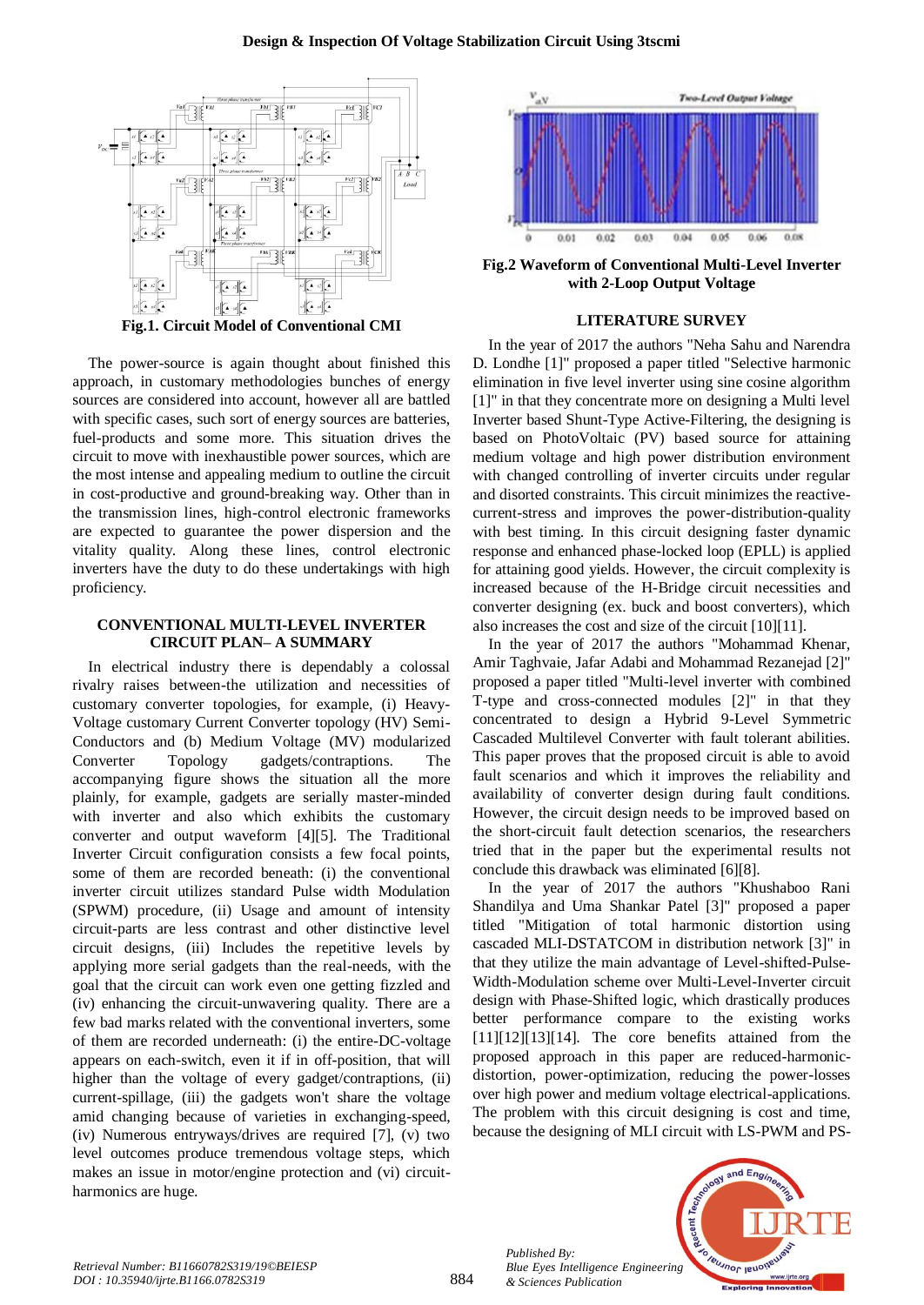PWM causes large devices to test the proposed circuit and practical implementations are complex in nature [12][15].

# **3TSCMI CIRCUIT DESIGNING – A SUMMARY**

The proposed approach obviously devises the arrangement to make a circuit, which is operable under great and creating best yield with commotion free imperatives. The proposed approach 3-Phase Transformer Supported-Cascaded-Multi-Level Inverter (3TSCMI) can bolster longrun yield voltage abundance corrections and produces the best yield and current proportions with precise proportions. The proposed circuit configuration produces inconvenience free adjustment and requires less voltage control stockpiling medium. The lessening in voltage level in a roundabout way implies the diminishment in parts and current components, which likewise diminishing the normal mode-unsettling influences.



**Fig.3 Proposed Circuit Design**

Coming to structure point of view, each primary terminal of the transformer is connected to an H-Bridge module so as to synthesize output voltages of +VDC, Zero, -VDC. Every secondary of transformer is connected in series to enhance the output voltage level. Further, each phase terminal is delta connected to restrain the third harmonic component. The Circuit Design expresses that, primary of each phase is three phase and secondary is single phase terminal. All three terminals are series connected to generate phase voltage. Therefore, each phase can be expressed independently. As a result each phase multilevel inverter can be depicted as an isolated H-Bridge cascaded multilevel inverter.

The proposed circuit outline of Cascaded-Multi-Level-Inverter astutely uses the Unisource DC control supply from Windmill control source and works fine to create Medium voltage and High voltage control supply. A savvy Active-Power-Filter is intended to wipe out the commotion level brought up in 3-Phase Transformer Supported-Cascaded-Multi-Level Inverter and in addition Voltage-Source-Converter is intended to make the circuit more impeccable and to get more precise yields from the composed circuit.

## **RESULT ANALYSIS**

The following table illustrates the input parameters of the proposed system circuit and mentioned the ranges of circuit.

**Table.1 Input Parameters**

| <b>Parameter</b> | <b>Input-Level</b> |
|------------------|--------------------|
| $-Line$          | 15mH               |
|                  | 1∩hm               |

| $L_{\rm Filter}$         | 5mH               |
|--------------------------|-------------------|
| Initial Voltage of       | 12000Volt         |
| Transformer              |                   |
| Secondary-Voltage of     | 600Volt           |
| Transformer              |                   |
| Frequency of Switching   | 2kHz              |
| units                    |                   |
| <b>Active Load Power</b> | 50 <sub>k</sub> W |
| Reactive Load Power      | 35kVar            |
| PF-Range                 | 0.90              |
| DC-Link-Voltage          | 2000V             |

The design plan of 11 Level Multi-Level inverter designed in MATLAB/Simulink. Reproduction was 20s & which contains serious inclining of breeze turbine. By doing this the objective will be to survey the conduct of the control framework in most exceedingly terrible. Table-1 demonstrates estimations utilized parameters for recreation. On or before time,  $t = 6s$ , no breeze to control the breeze turbine; in this manner, the dc supply connect is open circuited. At time,  $t = 6s$ , intensity of the inverter is increased by 12kW out of 5s, and afterward sloped down to 3.5kW 4s later. The circuit diagram demonstrates the yield dynamic capacity from the breeze turbine. In the reenactment, the nearby load changes the Power factor PF to 0.82. At this point when reproduction begins, the MLI make the Power Factor PF to 0.90. Figure-4 demonstrates the yield dynamic and receptive power from the breeze turbine and the lattice.



**Fig.4 Simulation Waveform of (a) Inverter's P and Q, (b) Grid's P and Q**

After  $t=6s$ , the yield intensity of the breeze turbine is expanded, and thus the dynamic power gave by the line is decreased to a similar sum. The reenacted yield power of the inverter before the channel appeared in Figure-5.



*Published By: Blue Eyes Intelligence Engineering & Sciences Publication*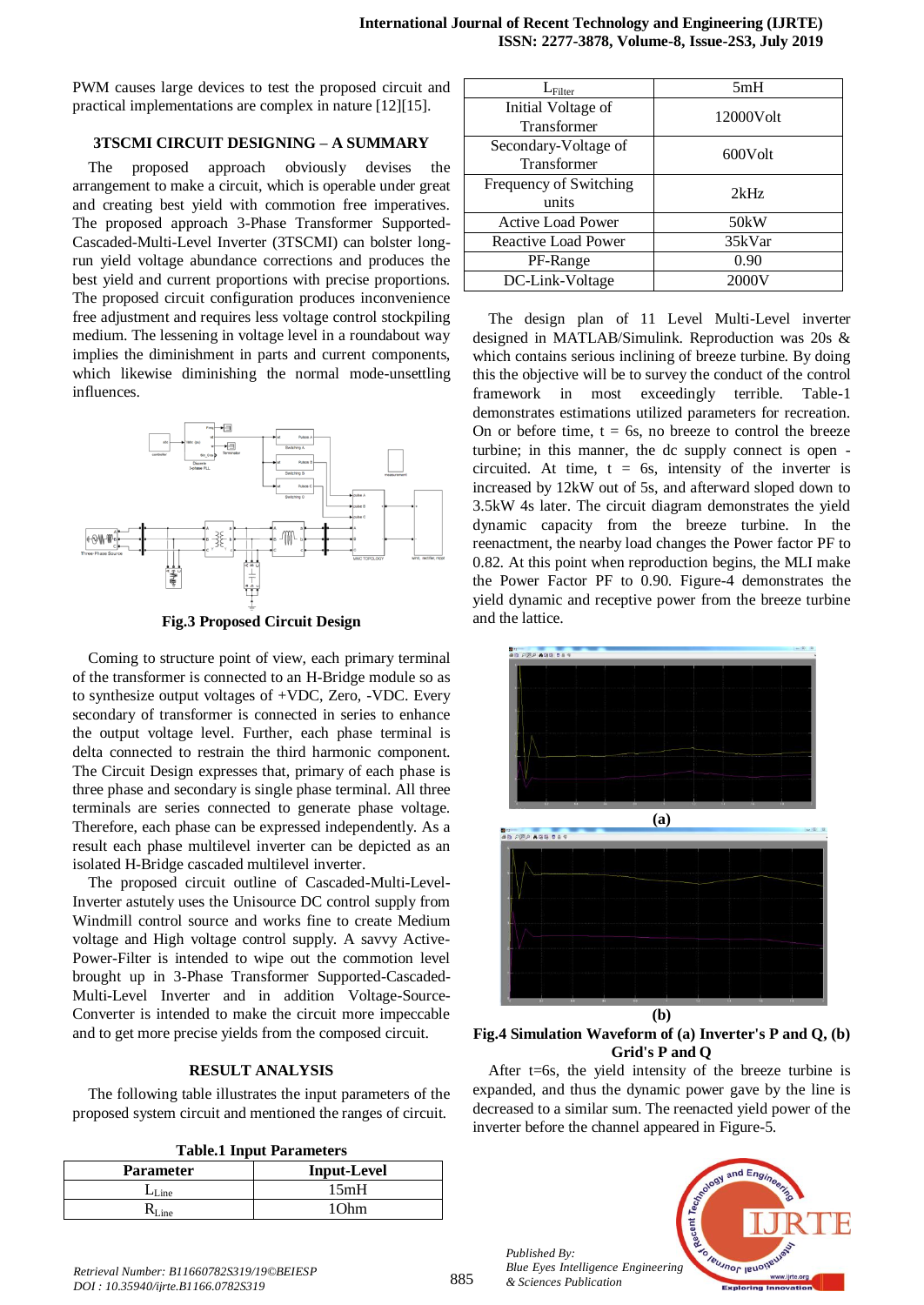

**Fig.5 output - waveform for voltage of 11 Level MLI**

The following figure, Figure-6 demonstrates the PF of the matrix. The PF of the matrix is steady at 0.90 paying little heed to the dynamic power from breeze turbine, by which the fundamental objective of the inverter circuit is demonstrated. The set point for dc interface of the inverter is 2000 V & the RMS estimation of yield potential is 600V.



**Fig.5 Simulated-Waveform of Delta & Modulation index of 11 Level-Inverter**

Figure-6 demonstrates the PF of the lattice. The PF of the lattice is consistent at 0.90 paying little respect to the dynamic power capacity from the breeze turbine. When the dynamic power originates from breeze turbine machine, the control framework expands the estimation of the yield edge so as to get more dynamic capacity to the matrix. In this way, the dynamic power gave from the feeder lines to the heap are diminished, & therefore receptive yield from the feeder is diminished. Thusly, the tweak record is expanded by the control framework to infuse maximum responsive yield required by the heap. By this, a scaled adaptation of the proposed MLI has been manufactured and tried. The rating of Power of this model is 250W or potentially VAR. Keeping this in mind that end goal which is to execute the control technique and to deal with the input signals, two CLP 1104 dSPACE frameworks which have been synchronized. A 3 stage Permanent Magnet DC generator driven by a variable speed dc engine is utilized to imitate the breeze turbine changes speed. The following figure demonstrates the framework contents before remuneration in which the MLI is detached from lattice. Then the MLI is open circuited and no dynamic or responsive power exchange b/w the breeze emulator and the inverter.



**Figure.6 Simulated-Waveform of PF-Grid**

#### **CONCLUSION AND FUTURE WORK**

The proposed approach produces a good enough circuit design to complete the working of Cascaded-Multi-Level-Inverter with modified nature. The proposed circuit design follows the new approach called "3-Phase Transformer Supported-Cascaded-Multi-Level Inverter (3TSCMI)", which can provide complete support to outcome long-range output voltage and frequency amendments as well as generates accurate power ratios. This proposed system clearly demonstrates and experimentally proves that the performance and efficiency of proposed circuit design called "3-Phase Transformer Supported-Cascaded-Multi-Level Inverter (3TSCMI)", which is beneficiary to attain heavyyield based on renewable power source and produces noisefree outcomes in efficient manner. The experimental consequences of the proposed circuit configuration ensure the inconvenience free adjustment and also which expends just less-voltage control stockpiling situations. The proposed circuit likewise works in view of less number of electrical and power parts, with the goal that the cost and size savvy recipient is additionally high contrast with the current methodologies. For all the proposed circuit configuration delivers best outcomes contrast with the current methodologies, which are unmistakably exhibited by means of similar outcomes in the prior cited synopsis. In future the circuit is more refined in light of Shunt-Active Power-Filter execution more than 3-Phase Transformer Supported-Cascaded-Multi-Level Inverter alongside Polarized-Pulse-Width-Modulation, which can enhance the general precision of the proposed configuration in light of clamor free figments and makes the circuit to work all the more splendidly.

#### **REFERENCES**

*Published By:*

*& Sciences Publication* 

- 1. Neha Sahu and Narendra D. Londhe, "Selective harmonic elimination in five level inverter using sine cosine algorithm", IEEE International Conference on Power, Control, Signals and Instrumentation Engineering (ICPCSI), 2017
- 2. Mohammad Khenar, Amir Taghvaie, Jafar Adabi and Mohammad Rezanejad, "Multi-level inverter with combined T-type and cross-connected modules", IET Power Electronics, Volume: 11, Issue: 8-7-10, 2018.
- 3. Khushaboo Rani Shandilya and Uma Shankar Patel, "Mitigation of total harmonic distortion using cascaded MLI-DSTATCOM in distribution network", IEEE International Conference on Power, Control, Signals and Instrumentation Engineering (ICPCSI), 2017.